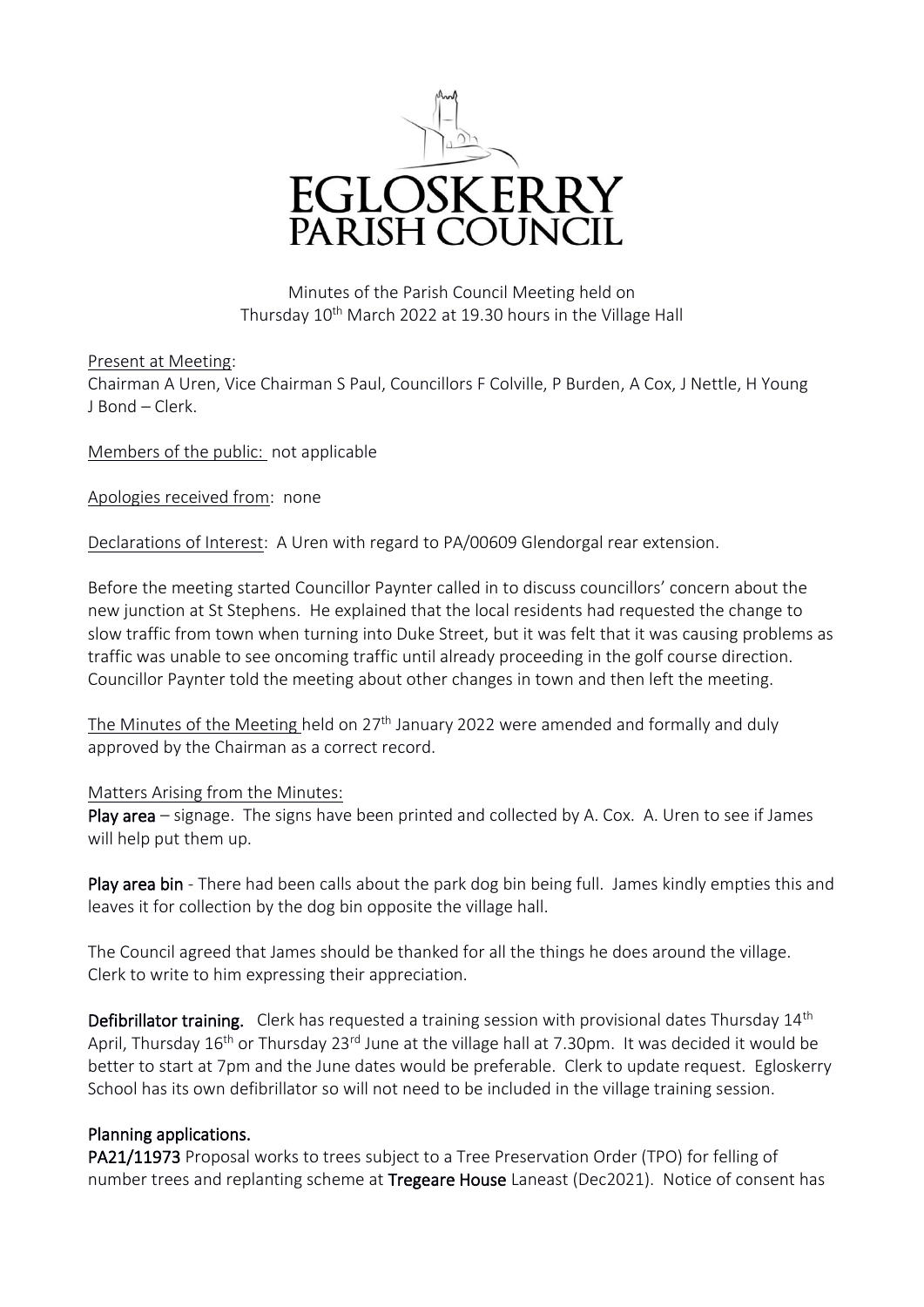been issued with conditions that work completed within two years, carried out in good arboricultural practice and a replanting scheme to be submitted before next planting season.

PA21/12481 Proposal Detached Annexe for Residential and Holiday Use at Orchard House Station Hill Egloskerry. Planning permission has been granted with conditions that work is begun within three years, work is carried out in accordance with the submitted plans and that the development is only used as annexe or short-term holiday use.

PA22/00609 Rear extension and remodel at Glendorgal, Egloskerry Road, 26<sup>th</sup> January 2022. The response submitted - Our concern with the proposed extension is that the link between old and the new, and the design of the proposed extension, bear little relationship to the character of either the existing (stone and render) structure or the neighbouring buildings. The scale of the proposal effectively doubling the existing footprint - simply emphasises the difference. This application is still awaiting decision.

Pleasure Ground. There is no ownership registered and more information is needed. A Uren will collect case of documents from R Uglow. S. Paul has been working through a box of Parish Council documents left with him by M. Francis several years ago. It was decided that he will continue to take out any papers relating to the Pleasure Ground and Turbary, and P. Burden will then look through to find history of the ground and establish ownership, for discussion at the next meeting.

Play area hedge cutting.R Gillbard has cut the hedge and will send an invoice in due course.

Flashing Speed Sign. O Jones (Highways) sent data summary from the sign deployed in the village from  $12<sup>th</sup>$  Nov to 20<sup>th</sup> Dec 2021. During this time 26,375 vehicle movements, average daily 692. 85% travelling at 32.3 mph, average speed 26.94 mph, with 5% non-compliance. He surmised that there was a relatively good level of compliance which the police would consider not a priority for future enforcement. Speeds in excess of 35mph is the threshold for their enforcement.

If a permanent sign is required, the parish council would have to fund it. They would have to agree location and type, and only signs that display the speed limit and a road safety message such as slow down, are permitted.

Bus Shelter – the graffiti has been removed from the bench which will need to be revarnished when warmer weather. A. Cox agreed to look at the bus shelter to see if it needs redecoration.

## Finance:

| 1. | Bank balances -            |                                           |          |
|----|----------------------------|-------------------------------------------|----------|
|    | $\bullet$ HSBC No. 1 A/c - | as at 7 March 2022 (Parish Council Funds) | £2895.45 |
|    | $\bullet$ HSBC No. 2 A/c - | as of 7 March 2022 (Turbary Funds)        | £4609.17 |
|    |                            |                                           |          |

## 2. Cheques signed -

From HSBC No. 1 A/c – Parish Council Funds

| • Clerk's monthly salary Feb 2021, Mar 2022     | £333.32 |
|-------------------------------------------------|---------|
| • Cornwall ALC Ltd code of conduct training x 2 | £48.00  |
| • Stargazy Solutions website annual (12/month)  | f144.00 |
| • Tavy Signs defib phone box and park dog signs | £366.00 |